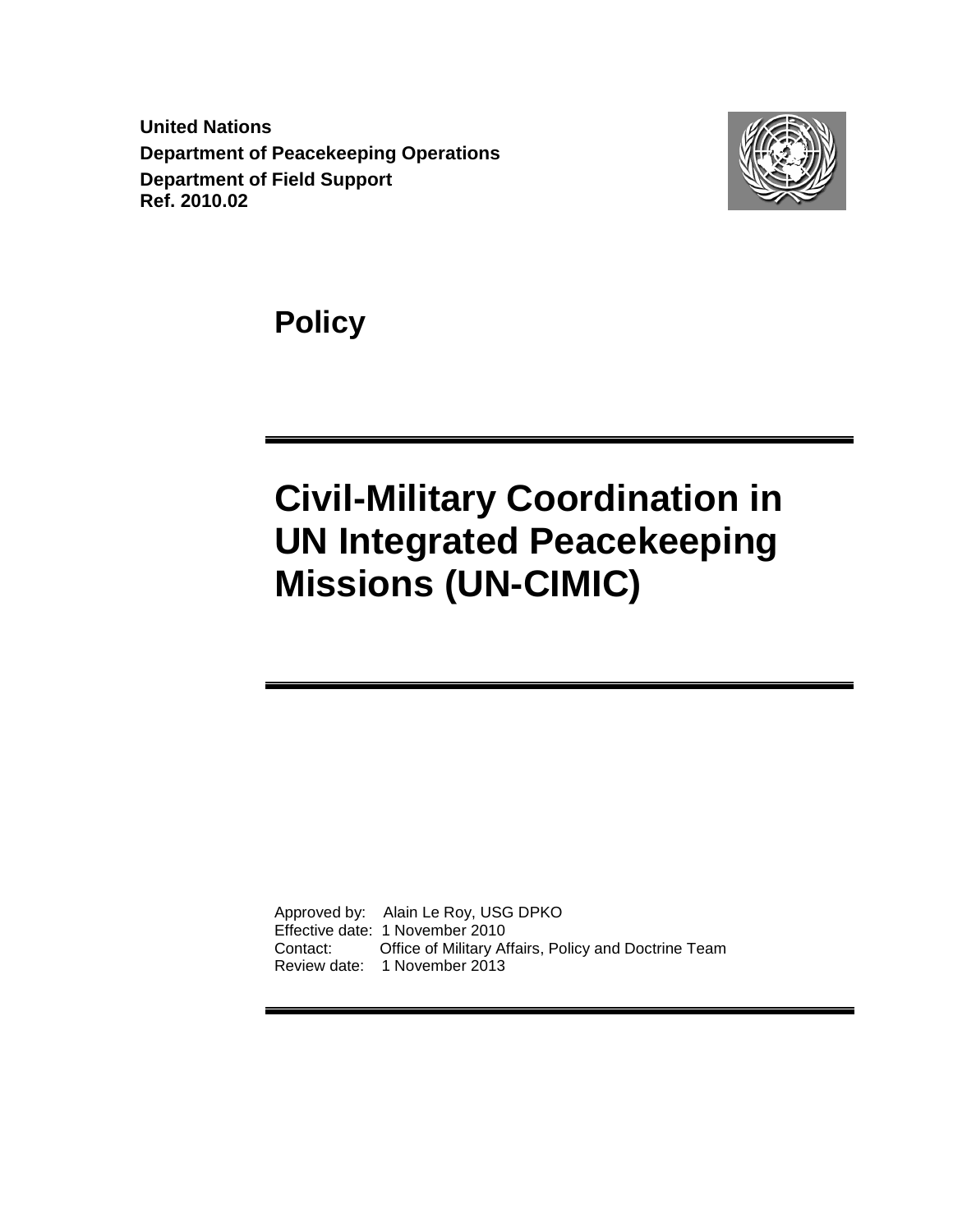# **DPKO/DFS POLICY ON Civil-Military-Coordination in Peacekeeping Missions**

| <b>Contents:</b> |  | A. Purpose |
|------------------|--|------------|
|------------------|--|------------|

- **B. Scope**
- **C. Rationale**
- **D. Policy**
- **E. Terms and definitions**
- **F. References**
- **G. Monitoring and compliance**
- **H. Contact**
- **I. History**

#### **ANNEXURES**

- Annex 1. Civil-Military Relationship in Complex Emergencies An IASC Reference Paper, IASC, 28 June 2004
- Annex 2. Generic Job Profiles Civil Military Coordination Officers (UN-CIMIC)
- Annex 3. Generic Terms of Reference for UN-CMCoord Officers

#### **A. PURPOSE**

1. This policy provides guidance to military staff and contingents in United Nations Peacekeeping Operations on the role of UN-CIMIC in the operational and tactical coordination between the UN military and civilian partners, among them the civilian components of UN field missions, UN Police, UN agencies, funds and programmes, host national government, non-governmental organizations, and grass-roots organizations. Such coordination encompasses activities undertaken and/or facilitated by military components of UN missions across the full spectrum of UN peacekeeping operations. In a UN peacekeeping context, this coordination is called "UN-CIMIC" which is a military staff function that contributes to facilitating the interface between the military and civilian components of an integrated mission, as well as with the humanitarian and development actors in the mission area, in order to support UN mission objectives. UN Civil-Military Coordination<sup>1</sup> (UN-CMCoord) on the other hand refers to the humanitarian civil-military coordination function that provides the necessary interface between humanitarian and military actors to protect and promote the humanitarian principles and achieve the humanitarian objectives in complex emergencies and natural disaster situations. $2$ 

 1 See Inter Agency Standing Committee definition of UN-CMCoord in Section E.

 $2$  The present UN-CIMIC Policy lays out the military approach to civil-military coordination and may be revised in light of forthcoming guidance on the overall principles that should govern the relations of UN military, police and civilian components.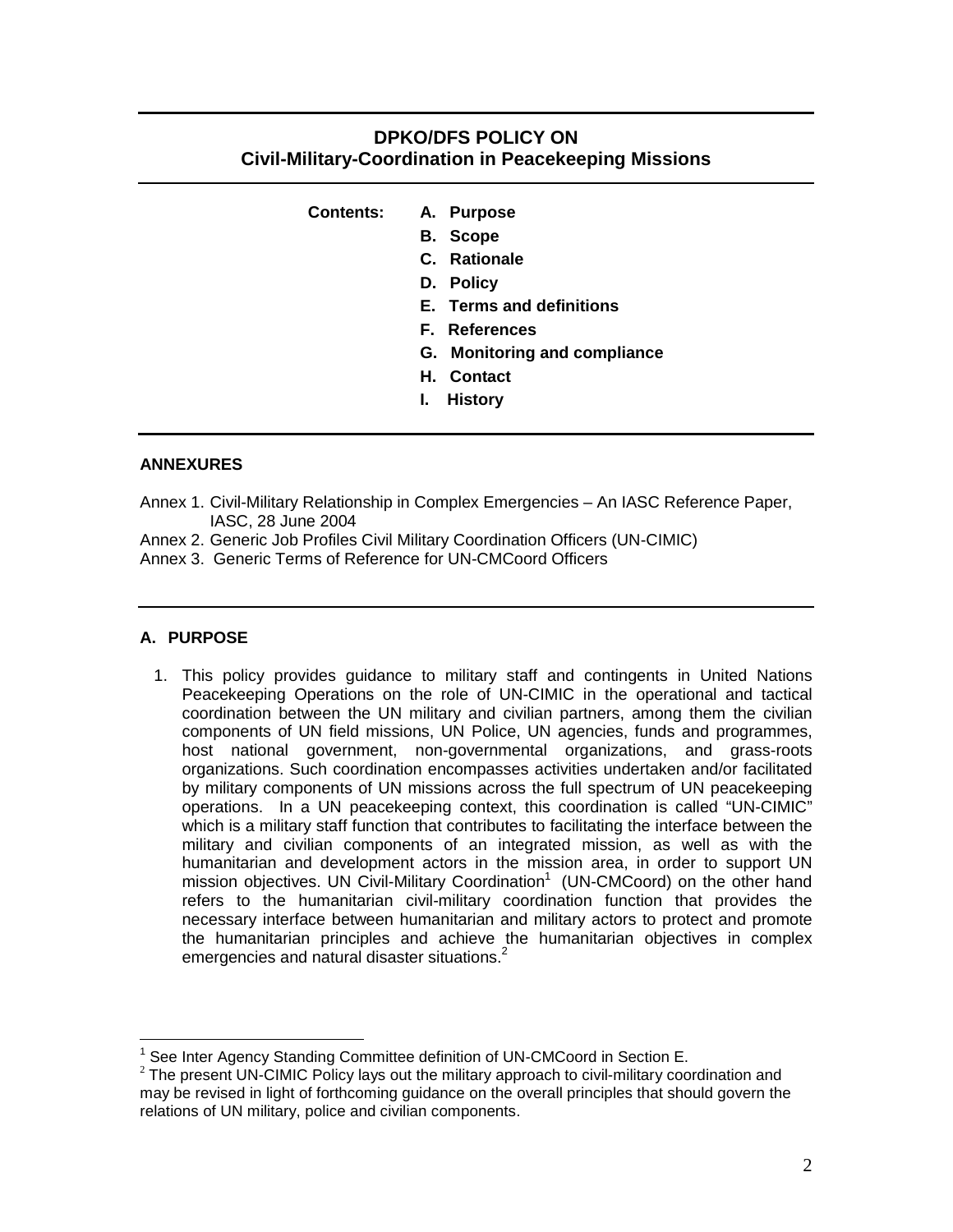2. In addition to explaining the core principles and tasks of the UN-CIMIC officers, this document provides guidance on UN-CIMIC and liaison structures that should be in place within the military component in order to implement those core functions.

# **B. SCOPE**

- 3. This policy is binding to commanders and staff of the military force performing peace support operations in United Nations peacekeeping missions; particularly directing staff designated to perform civil-military coordination. This policy is also relevant for the Mission Leadership Team (MLT) in peacekeeping missions, especially the Special Representative of the Secretary-General (SRSGs)/Heads of Mission (HOMs), the Heads of Military and Police Components, the Directors of Mission Support/Chiefs of Mission Support (DMS/CMS), and mission planners at HQ and in the field. Many of the provisions from this policy can be applied to traditional missions where they may not be structurally integrated, but where coordination with other civilian partners, including UN partners may be necessary.
- 4. This policy complements, and should be read in conjunction with, a number of documents on civil-military relations, planning, operations management and analysis as listed in Section F and in particular the overall guidance package for the Integrated Mission Planning Process (IMPP), which governs strategic planning and operational coordination and collaboration for peacekeeping and special political missions codeployed with UN Country Teams.<sup>3</sup> This policy also acknowledges the breadth and depth of interactions between military and civilian actors at all levels in a peacekeeping context.
- 5. This policy does not apply to military elements that operate outside the UN command and control. However, it may provide useful guidance for some missions which are deployed along side non-UN military partners, in developing local coordination arrangements with them. Furthermore, while personnel in the UN peacekeeping missions are intended to be the primary audience of this document, other UN partners may find this policy useful in enhancing their understanding of UN-CIMIC where a UN peacekeeping operation is deployed.

# **C. RATIONALE**

6. Considerable effort has been made in developing policy and procedures for interaction between military and humanitarian actors in cases of natural disasters and complex emergencies. There are currently two existing paradigms in this respect. The first, termed UN-CMCoord by the Inter-Agency Standing Committee (IASC) is an operating concept developed by the humanitarian community to govern their working relationship with military actors. The non-UN military community (e.g., NATO, EU) has developed a concept termed CIMIC with the objective of engaging civilian actors in order to achieve the military commander's intent. These concepts and terminologies have been applied in an ad-hoc and uncoordinated manner in the context of UN peacekeeping operations.

\_\_\_\_\_\_\_\_\_\_\_\_\_\_\_\_\_\_\_\_\_\_\_\_\_\_\_\_\_\_\_\_\_\_\_\_<br><sup>3</sup> The IMPP guidelines are currently obligatory for the following UN field presences (both Missions and UN Country Teams): Burundi, Chad, Cote d'Ivoire, DRC, Liberia, Sudan, Afghanistan, Timor-Leste, Kosovo, Haiti, Iraq, Israel/oPt, Lebanon, Nepal, Central African Republic, Guinea Bissau, Sierra Leone, Somalia.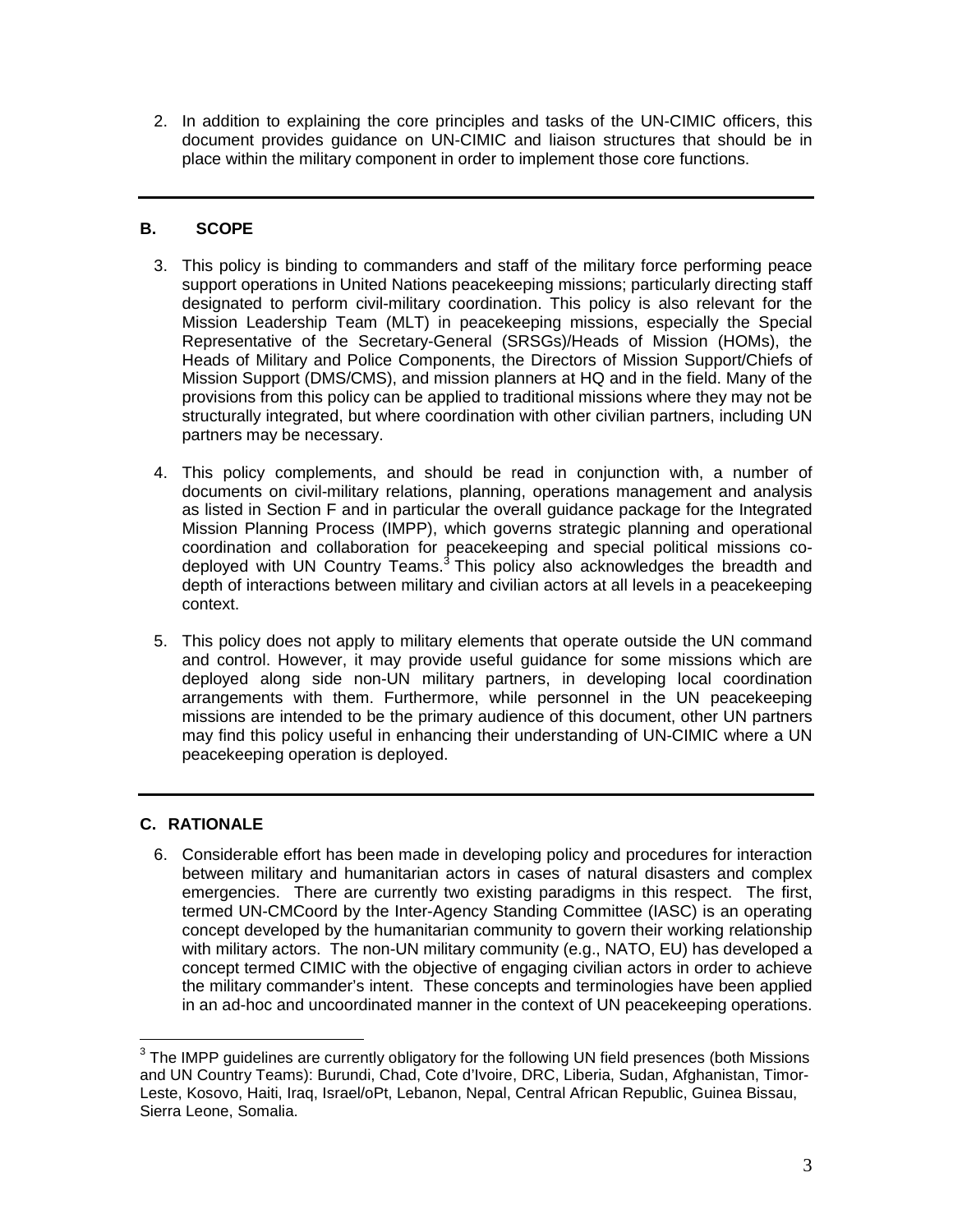Additionally, the different terminologies and functions of CIMIC and UN-CMCoord have resulted in confusion and at times have hindered efficient and effective implementation of mission mandates. UN-CMCoord and CIMIC have their own custodians, and they define Civil-Military interaction in a narrower context than that which is present in a multi-dimensional UN peacekeeping operation. Civil-Military Coordination in the context of a United Nations peacekeeping operation should be conducted in support of the wider peace process and not solely in support of the military commander's intent or humanitarian objectives. The role of the police in these coordination frameworks has been largely absent.<sup>4</sup>

7. This document does not intend to introduce a new concept with respect to coordination between civilian and military actors in the mission area. It is designed to frame the coordination between these actors within the UN context and is written for the UN-CIMIC officers to be the custodians of this document.

# **Changes since the issuance of the 2002 DPKO Policy on Civil-Military Coordination**

- 8. USG DPKO issued a policy on civil-military coordination on 9 September 2002. Since then, several policy positions have emerged and lessons captured from the field, requiring a revision in this policy. Some of the policy changes include:
	- IASC Reference Paper (28 June 2004) (refer to section F)
	- United Nations Humanitarian Civil-Military Coordination Concept, OCHA (22 March 2005)
	- Report of the Office of Internal Oversight Services on the review of military involvement in civil assistance in peacekeeping operations (13 December 2005).
	- MCDA Guidelines, March 2003, Rev. 1 (January 2006) (refer to section F)
	- SG's Note of Guidance on Integrated Mission (January 2006)
	- UN system-wide IMPP Guidelines: UN Strategic Assessment (June 2009), Role of the Headquarters: Integrated Planning for UN Field Presences (June 2009), Role of the Field: Integrated Planning for UN Field Presences (January 2010).
	- DPKO/DFS Policy and Guidelines on Joint Mission Analysis Centres (February 2010)
	- DPKO/DFS Policy and Guidelines on Joint Operations Centres (February 2010)
	- Revised Oslo Guidelines (November 2007) (refer to section F)
	- DPKO / DFS Policy Directive on Civil Affairs (April 2008)
	- DPKO/DFS Policy Directive and Guidelines on Quick Impact Projects (February 2007 and March 2009)
	- SC Resolutions 1674 and 1894 on protection of civilians in armed conflict
	- SC Resolutions 1325, 1820, 1888, and 1889 on women, peace, and security, with emphasis on the role of peacekeepers in the protection of women and children from sexual violence.
	- Security Council Resolutions 1612 and 1882 on children and armed conflict.
	- ST/SGB 2003/13 on Special measures for protection from sexual exploitation and sexual abuse.

<sup>————————————————————&</sup>lt;br><sup>4</sup> Pending the development of specific guidance on the UN Police approach to civil-military coordination, provisions on these relations are currently being incorporated into other UN Police guidance documents, such as the revised Policy on Formed Police Units (Ref. 2009.32, 1 March 2010).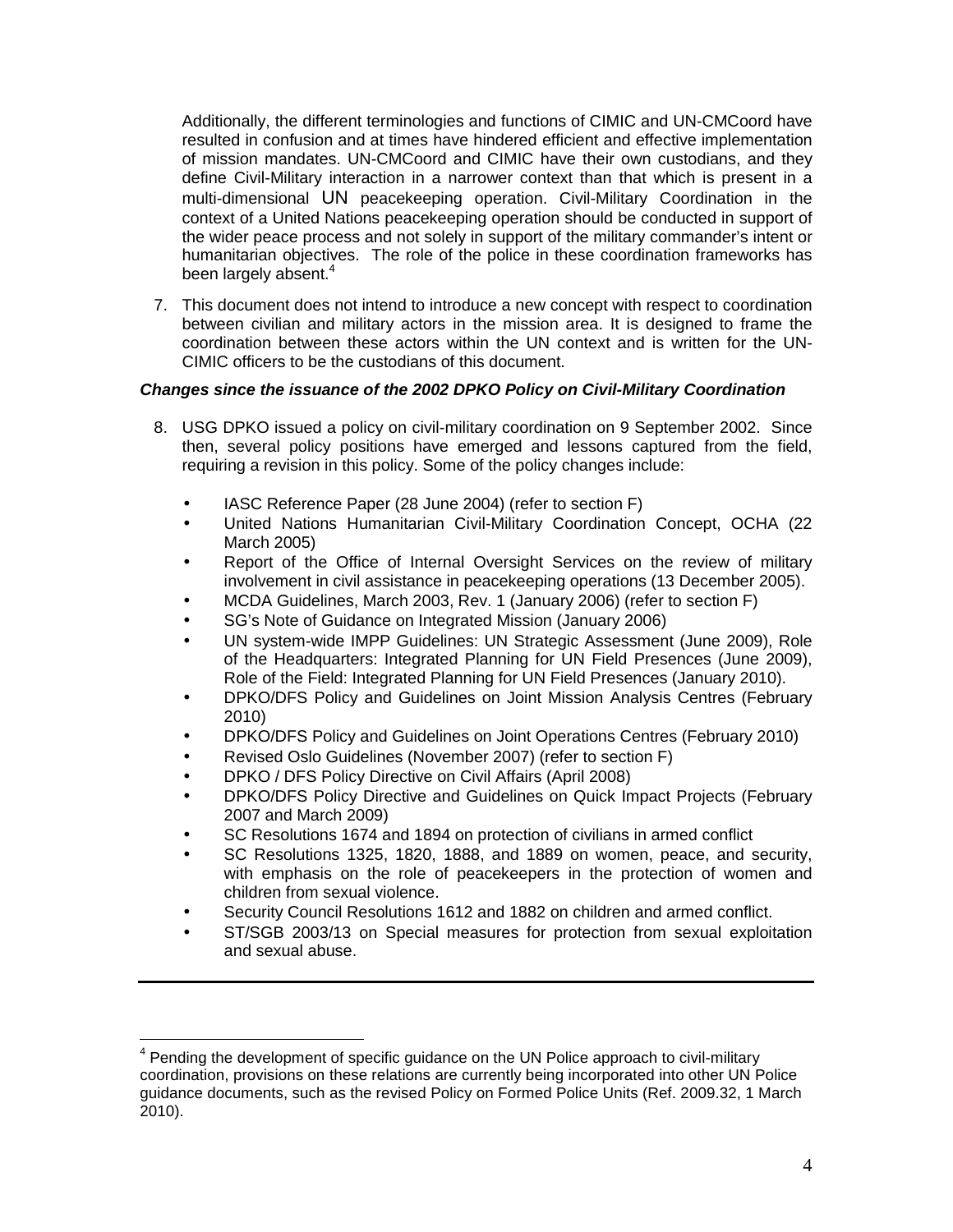# **D. POLICY**

#### **D.1 Core Principles and Tasks of UN-CIMIC**

- 9. UN missions can be mandated to deliver a wide range of functions, including support to the peace process, facilitation of humanitarian and development assistance, election assistance, human rights monitoring, protection of civilians (PoC), disarmament, demobilization, repatriation, reinsertion, and reintegration (DDRRR) and security sector reform (SSR) under a single over-arching management arrangement, i.e. under the authority of a HOM. There is realization that these issues need to be addressed in order to bring stability to countries in conflict. While many of the above mandated tasks fall mainly under the responsibility of the civilian component of the mission, UN Police, UN agencies, and other civilian entities, the effectiveness of such delivery is affected by how UN PKO forces are able to provide security and ensure stability.
- 10. Delivery of a secure environment is primarily a military function, while support to the political process and long-term social stability (including through delivery of rule of law, governance, humanitarian assistance and development) are primarily civilian functions. The Special Representative of the Secretary-General (SRSG) is responsible for overseeing the operations of the entire mission in support of the peace process. The Head of Military Component (HOMC) is responsible for the planning, coordination, and execution of military operations, whereas the UN official responsible for coordinating humanitarian and development activity is the Deputy Special Representative of the Secretary-General/Resident Coordinator/Humanitarian Coordinator (DSRSG/RC/HC). Political, governance and rule of law activities are typically the responsibility of the other Deputy Special Representative of the Secretary-General (DSRSG). At the local level, liaison with local authorities and the population is carried out by the Head of the Field Office.

#### D.1.1 Core Principles of UN-CIMIC

- 11. In such an operating environment, the military actors, while taking a lead role in providing security, have taken on more support roles to civilian led mandated tasks, including those assigned to UN Police. As such, it is important that they have a solid understanding of the civilian effort, of the broader strategic, political and social context within which it takes place, and of ways in which the military can make a constructive contribution. Within this context, the military component within UN peacekeeping operations undertake UN-CIMIC for two reasons – first, to support management of the operational and tactical interaction between military and civilian actors in all phases of peacekeeping operation; and second, to support creating an enabling environment for the implementation of the mission mandate by maximizing the comparative advantage of all actors operating in the mission area.
- 12. The operational and tactical coordination by UN-CIMIC officers with the police and civilian components should be in support of the mission objectives. As such, the liaison and information-sharing activities undertaken by the UN-CIMIC officers and mission components shall contribute to achieving a mandate driven common end state (unity of effort). Similarly, coordination between UN-CIMIC and the UN development and humanitarian organizations, and the broader community shall be conducted in accordance with their respective principles, including UN-CMCoord which is intended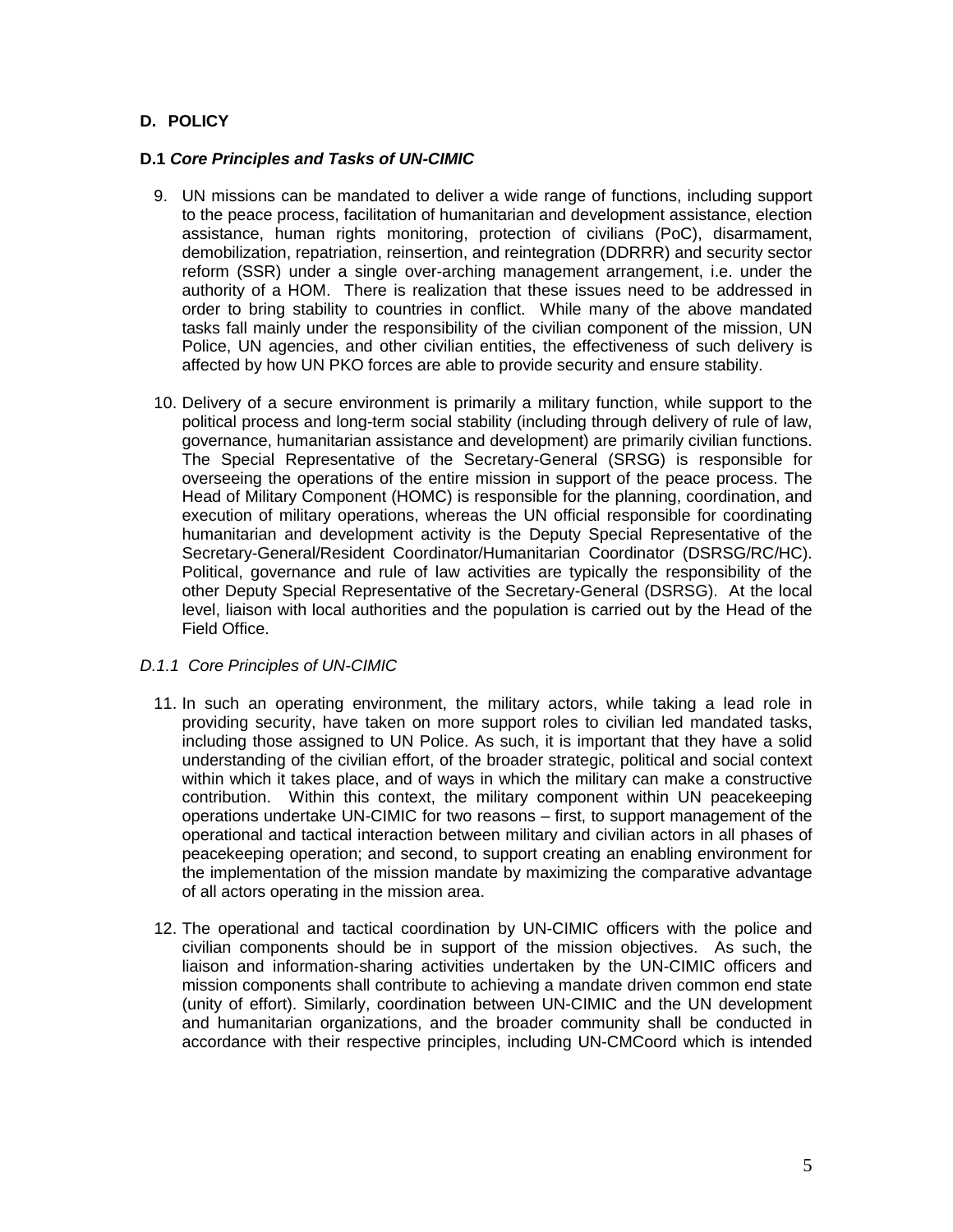to protect and promote humanitarian principles and preserve *humanitarian space*<sup>5</sup> in support of the broader humanitarian community. Details are highlighted in section D3.

- 13. Planning and implementation of UN-CIMIC activities in every mission shall seek to synergize and maximize the comparative strengths inherent to military, police and civilian contributors in order to minimize duplication of efforts and enable the efficient and effective use of resources.
- 14. The essential aim of UN-CIMIC is to maximize and exploit opportunities to create enabling conditions for civilian organizations and partners, especially the host nation government, to allow the peace process to unfold, and contribute to achieving the mission objectives. Guided by existing standards such as the Oslo Guidelines, UN-CIMIC activities should provide indirect assistance $<sup>6</sup>$  with a focus to exploit advantages</sup> that may serve as a "multiplier" to civilian efforts to improve local capacity and confidence rather than direct assistance designed to "win hearts and minds". Small scale projects utilizing small numbers of soldiers can yield inherent comparative military advantages including general physical security, information collection and analysis, planning and coordination, training and outreach, logistics, and special capabilities such as deployment of female military personnel.

#### D.1.2 Core Tasks of UN-CIMIC

- 15. Civil-Military Liaison and Information Sharing: This function shall be implemented by the UN-CIMIC officers to provide support in the management of civil-military interaction with the aim of assisting the HOMC's efforts to implement the overall mission mandate. To facilitate the implementation of this function, the following should guide the UN-CIMIC officers:
	- They may act as the first point of entry to the military component of the mission for police and civilian partners, if no relation has been established previously.
	- They should ensure that their military components are aware of benefits and sensitivities when working with police and civilian partners, especially with the humanitarian actors (UN-CMCoord) based on their knowledge and training on key principles in interacting with these partners.
	- UN-CIMIC interaction with the police and civilian partners should be based on an agreed appropriate framework/process that would ensure the transparent flow of information, taking into consideration the confidentiality and care in handling sensitive information. In most cases, this collaboration will take place through integrated field coordination structures and will be formalized in the Mission-UNCT integrated strategic framework (ISF).<sup>7</sup>
- 16. Civil Assistance: Civil Assistance is a support function that includes two types of related activities undertaken by the military component of a UN integrated mission. These activities are to be undertaken as appropriate and within mission capabilities:
	- Provide support to ensure a coordinated mission response to requests for assistance from humanitarian and development actors, and

 5 See Section E.

<sup>6</sup> See revised Oslo Guidelines, Section F.

 $7$  See also IMPP Guidelines: Role of the Field: Integrated Planning for UN Field Presences. January 2010.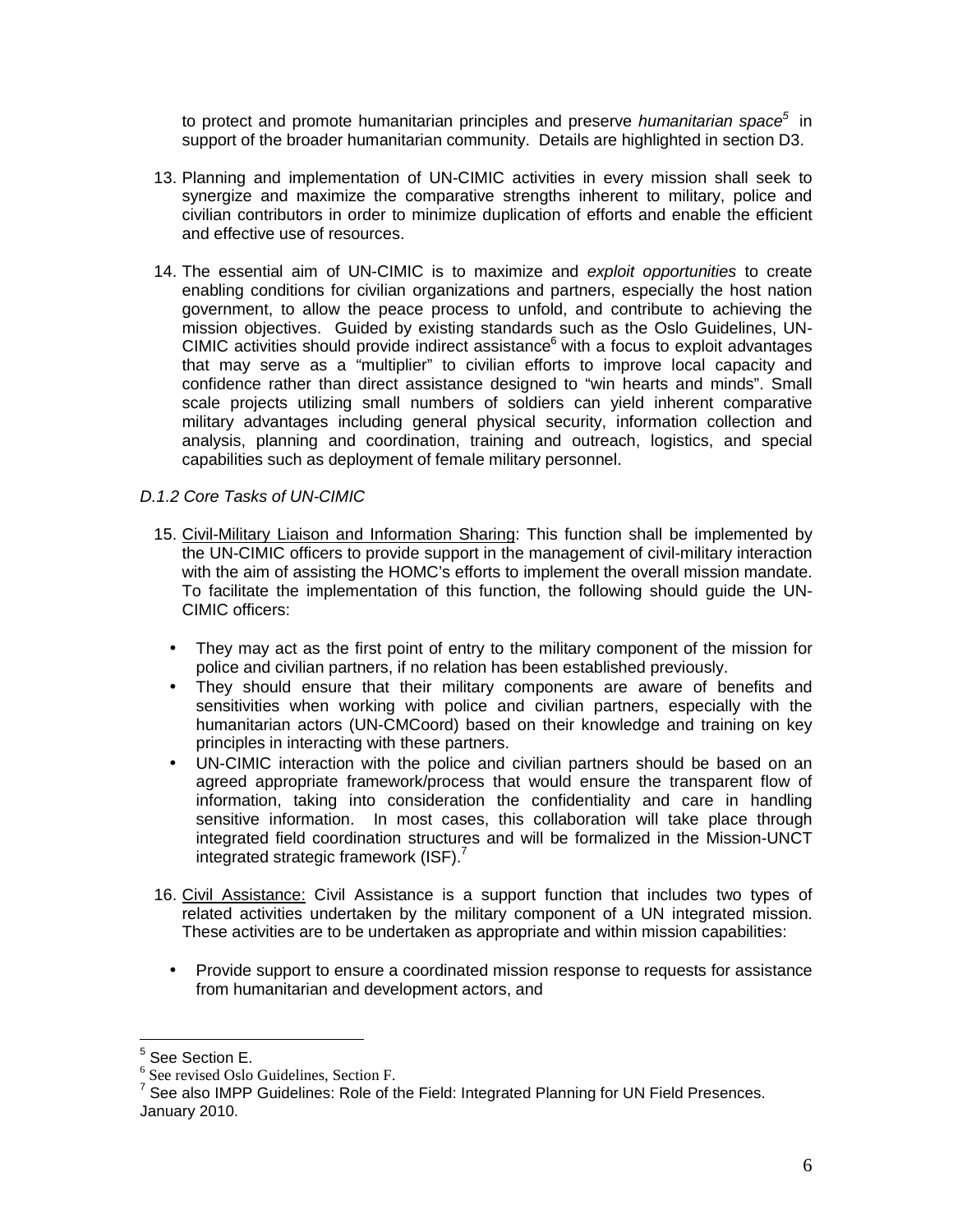• Facilitate the interaction between the Mission and the local civilian population and authorities, in relation to Community Support Projects undertaken by the military components. Community Support Projects are often related to physical infrastructure repair/rehabilitation projects that could be requested by any civilian organization or entity through appropriate mission coordination structures, or proposed by the military component through the appropriate civil-military process.

Both types of activity could be implemented as Quick Impact Projects (QIPs) which are small-scale, rapidly-implementable projects, of benefit to the population. These projects are funded through the mission budget and are used by UN peacekeeping operations to establish and build confidence in the mission, its mandate, and the peace process, thereby improving the environment for effective mandate implementation.

# **D.2 UN CIMIC Staff and Liaison Structures**

- D.2.1 Military Component Structures and Contribution to Integrated Mission HQ Structures
	- 17. The staff function within the military component that deals with the interaction between the military and the police and civilian actors, including local populations, shall be titled "UN-CIMIC". The UN-CIMIC staff structure provides the primary portal to the military component for humanitarian and development actors, as well as the local civilian population. The UN-CIMIC structure can also provide a key link to the civilian components of a mission and other civilian partners for other military staff. It augments, but does not replace, appropriate established civil-military interaction structures, for example as part of the intelligence, plans, current operations, and logistics functions.
	- 18. Officers performing this function will be entitled "UN-CIMIC Officers". The HOMC should designate a Chief UN-CIMIC Officer in the Force Headquarters as the force staff focal point for operational level UN-CIMIC in accordance with the terms of reference at Annex 2. Sector and unit commanders may likewise designate a sector UN-CIMIC Officer and unit UN-CIMIC officer for oversight of tactical UN CIMIC along similar lines.
	- 19. The Chief of UN-CIMIC reports to commanding officers under the HOMC. He or she contributes to representing the peacekeeping force to key mission civilian staff under the SRSG/DSRSG structure for the planning and coordination of delivery of rule of law, governance, humanitarian assistance and development, to include UN-CMCOORD officers, Civil Affairs, UNPOL, etc. This may include participation of the Chief of UN-CIMIC in joint planning and coordination frameworks and processes, such as QIP review boards and the development and implementation of integrated strategic frameworks (ISFs) for peace consolidation. This role of UN-CIMIC does not exclude others with specialized roles and responsibilities from participating as well, e.g. plans in planning, logistic in logistics, and situational awareness (intelligence) in JMAC, etc.
	- 20. The HOMC may also task the Chief UN-CIMIC Officer at the Force Headquarters to develop a mission-specific standard operating procedure (SOP). The UN-CIMIC SOPs should contain chapters on:
		- Mission UN-CIMIC Structure (Organization)
		- Terms of Reference of UN-CIMIC staff
		- Liaison Functions and Matrix
		- Civil-Military Information Management and record-keeping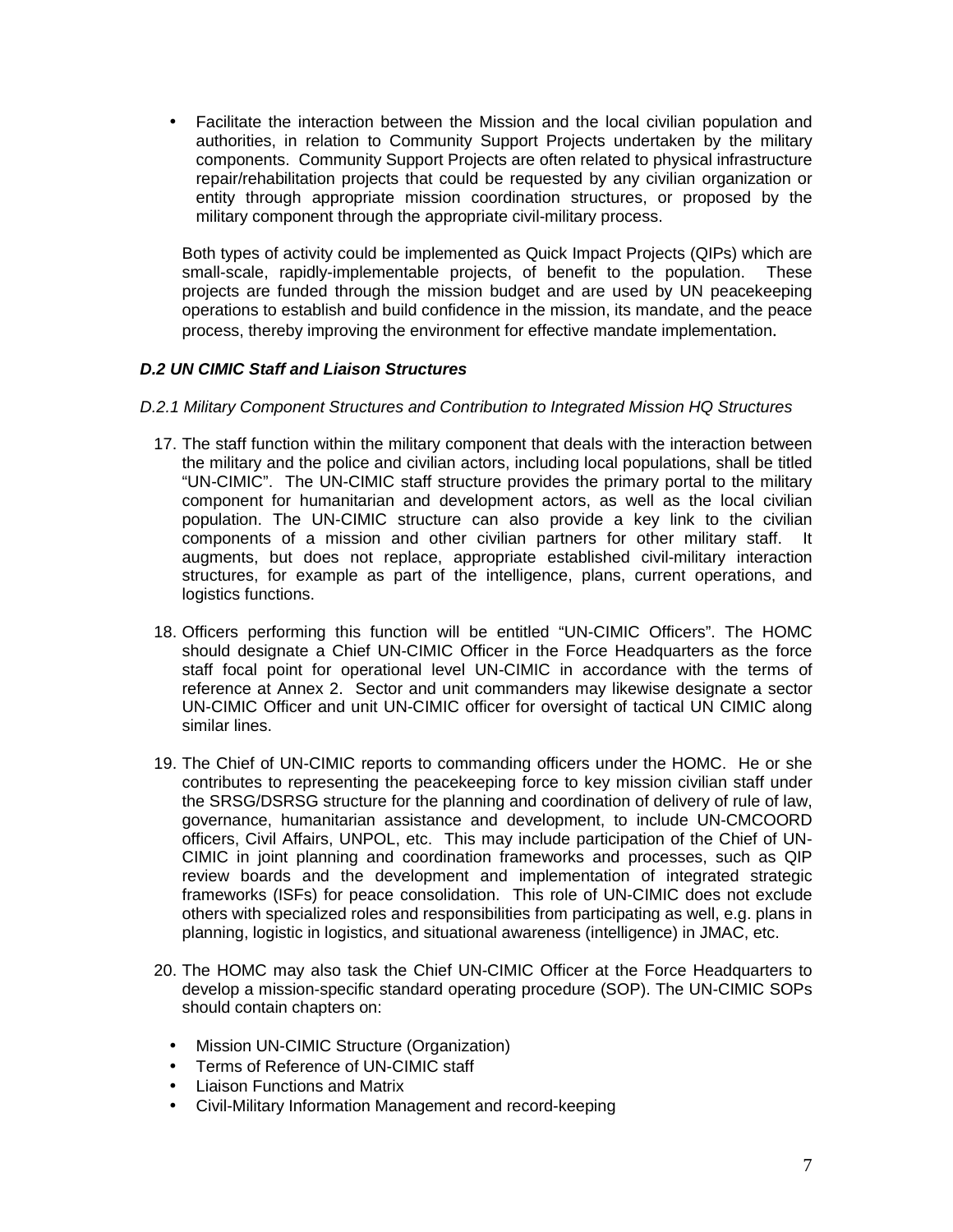- Support to Humanitarian Operations
- Support to the Community
- UN-CIMIC Project Management
- UN-CIMIC and Public Information
- Training and Education, best practices and lessons learned
- Briefings and Assessments
- 21. Where national contingents appoint personnel as the primary focal point for civilian actors, these personnel will also be considered part of the UN-CIMIC structure for coordination and information sharing purposes.
- 22. Beyond UN-CMCoord officers, one of the key civilian counterparts to UN-CIMIC officers at both operational and tactical levels are UN Civil Affairs Officers, due to their central role in mission coordination and numerous mission initiatives, their representation of the SRSG and/or HC/RC, and the potential co-multiplier effects of UN-CIMIC and Civil Affairs cooperation and coordination. These officers should establish ongoing liaison, as appropriate, and become familiar with their respective mandates and roles in order to identify and exploit opportunities for civil-military synergies.
- 23. The UN Police are also an essential civilian counterpart with regard to issues of public safety and public order management. Their cooperation and respective responsibilities in the area of public order management will be guided by the DPKO/DFS Policy on Authority, Command and Control.
- D.2.2 Humanitarian Liaison Structures
	- 24. DPKO/DFS welcome deployment to peacekeeping area of operations by the UN Office for the Coordination of Humanitarian Affairs (OCHA) of UN Humanitarian Civil-Military Coordination Officers (UN-CMCoord) whose main function, among others, is to facilitate the interface between the humanitarian and military communities as a crosscutting service for the Cluster System and the broader humanitarian community. Complementary to UN-CIMIC officers, these civilian officers may be budgeted as part of the integrated mission budget, but placed in the humanitarian staff structure under the DSRSG/HC/RC. Generic Terms of Reference for UN-CMCoord Officers are attached as Annex 3.
	- 25. DPKO/DFS also welcome the deployment of liaison officers from other humanitarian entities to the area where a peacekeeping operation is deployed. Individual UN humanitarian agencies, e.g., the UN High Commissioner for Refugees (UNHCR) and the UN World Food Programme (WFP), may deploy Military Liaison Officers (MLOs) to support their own interaction with the military. The UN humanitarian Joint Logistics Centre (UNJLC) a component of Logistics Cluster may also deploy Civil Military Logistics (CMLog) Officers that would focus on dealing with military counterparts in the area of logistics, similar to the JLOC. The UN-CIMIC officers should also interface with these military officers with different UN agencies.

# D.2.3 Co-location

26. Where appropriate, feasible and agreeable by both the humanitarian and military actors, UN-CMCoord and UN-CIMIC officers may be physically collocated as part of a mission "integrated" approach in order to enhance mission coordination and its interface with the humanitarian community. If this is not deemed appropriate or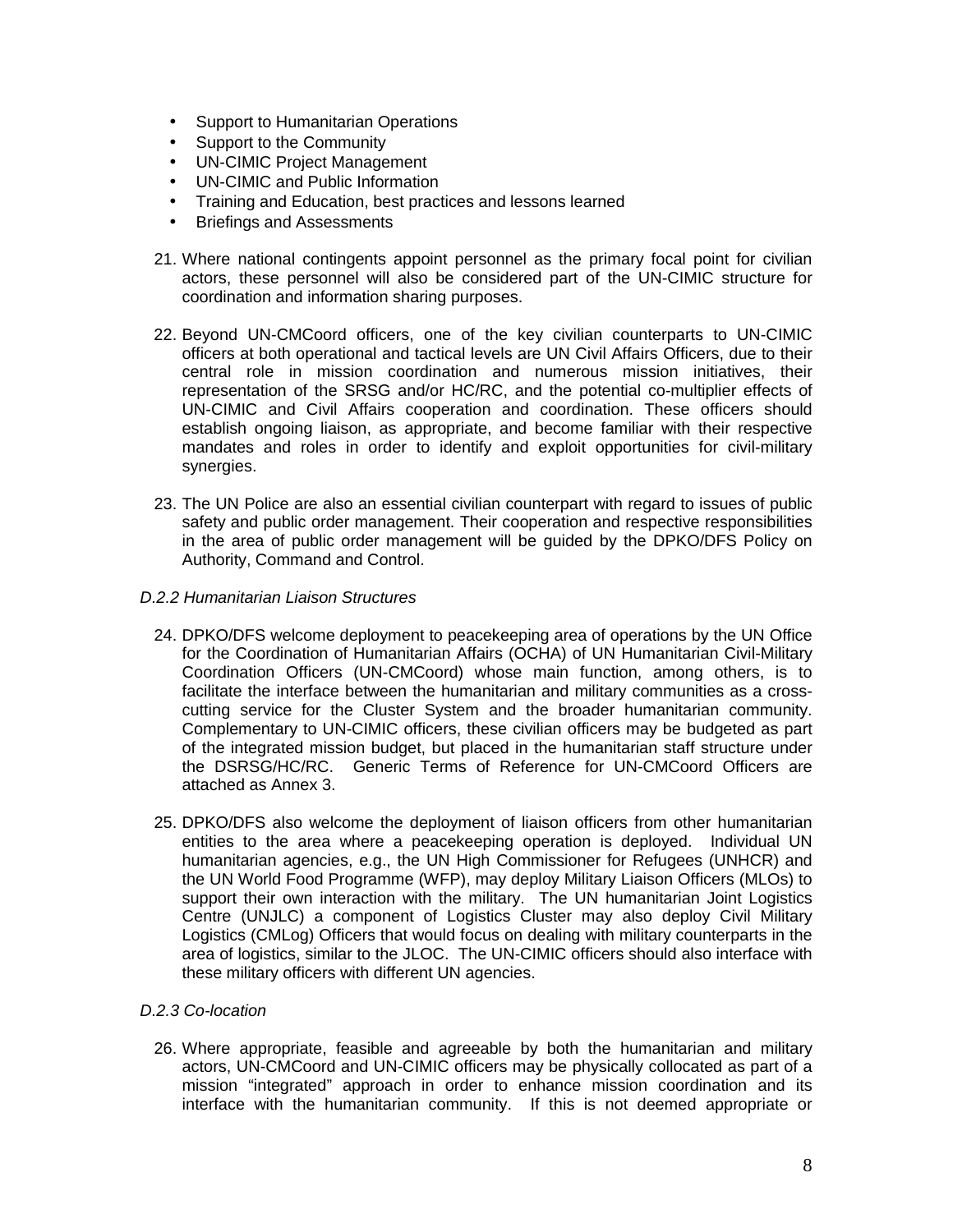possible (e.g., as a result of concerns in the humanitarian community on neutrality and independence of humanitarian action), one or more UN-CIMIC liaison officers may be located in the DSRSG/HC/RC office. This would be the preferred option in cases where no UN-CMCoord officers are deployed. Collocation options either in the DSRSG/HC/RC office, HOMC, and joint staff are utilized depending on the needs and mission sensitivities, and do not change respective reporting channels.

# **D.3 Planning and Information Sharing**

27. Information sharing between UN-CIMIC and the police and civilian components of the mission: This activity shall be done within the existing coordination structures in the mission:

27.1 Across the full spectrum of peacekeeping operations, coordination between military, police and civilian actors is an integral interaction in every mission. There are existing structures developed to facilitate mission coordination, liaison, and information-sharing with a view to achieving mission objectives. Such structures at the mission HQ level may include: the Strategic Policy Group (Mission and UNCT), Integrated Strategy and Planning Team (Mission and UNCT),<sup>8</sup> Senior Management Group (SMG); the (JOC); the (JMAC); and the (JLOC). The expertise from UN-CIMIC officers provides the greatest utility where they can meaningfully contribute to liaison and information exchange between the military and civilian actors, which would be expected to contribute to enhancing the opportunities to advance the mission's mandate and to avoid situations where the lack of coordination/cooperation between these actors may compromise the successful implementation of the mandate.

27.2 At the local level, civilian liaison and information gathering is carried out by various components under the leadership of the Head of the Field Office. UN-CIMIC officers at the local level can provide a very useful force multiplier effect in support of this work, and close cooperation is needed between UN-CIMIC officers, police and civilian partners to ensure unity of effort and consistency of approach. Civil Affairs Officers are mandated to ensure consistency of mission effort at the local level, and as such can provide advice to UN-CIMIC officers on the overall strategic, political and social context of mandate implementation, as well as key messages to focus on in dealing with local interlocutors and key information gathering needs.

# 28. Information sharing between UN-CIMIC and humanitarian and development actors:

28.1 While respecting and maintaining humanitarian principles, to maximize opportunities for mission synergy and mitigate operational friction, the DSRSG/RC/HC should ensure arrangements are put in place to share with the military component appropriate details of humanitarian and development plans and current operations. This could include prioritization of tasks that may be suitable for completion by the

 8 The IMPP Guidelines for the Field indicate that integrated field coordination structures between the Mission and the UNCT are required and that military components should be actively engaged at the strategic, coordination, and planning levels. Although the terminology and composition for these fora will vary, the IMPP guidelines suggest that a Strategic Policy Group be formed at the senior level, an Integrated Strategy and Planning Team at the senior working level, and thematic working groups (either standing or ad hoc) exist around key priority areas (e.g. Rule of Law, Protection of Civilians). The minimum standard is for these coordination bodies to exist in Mission HQs, but provincial bodies may also be established.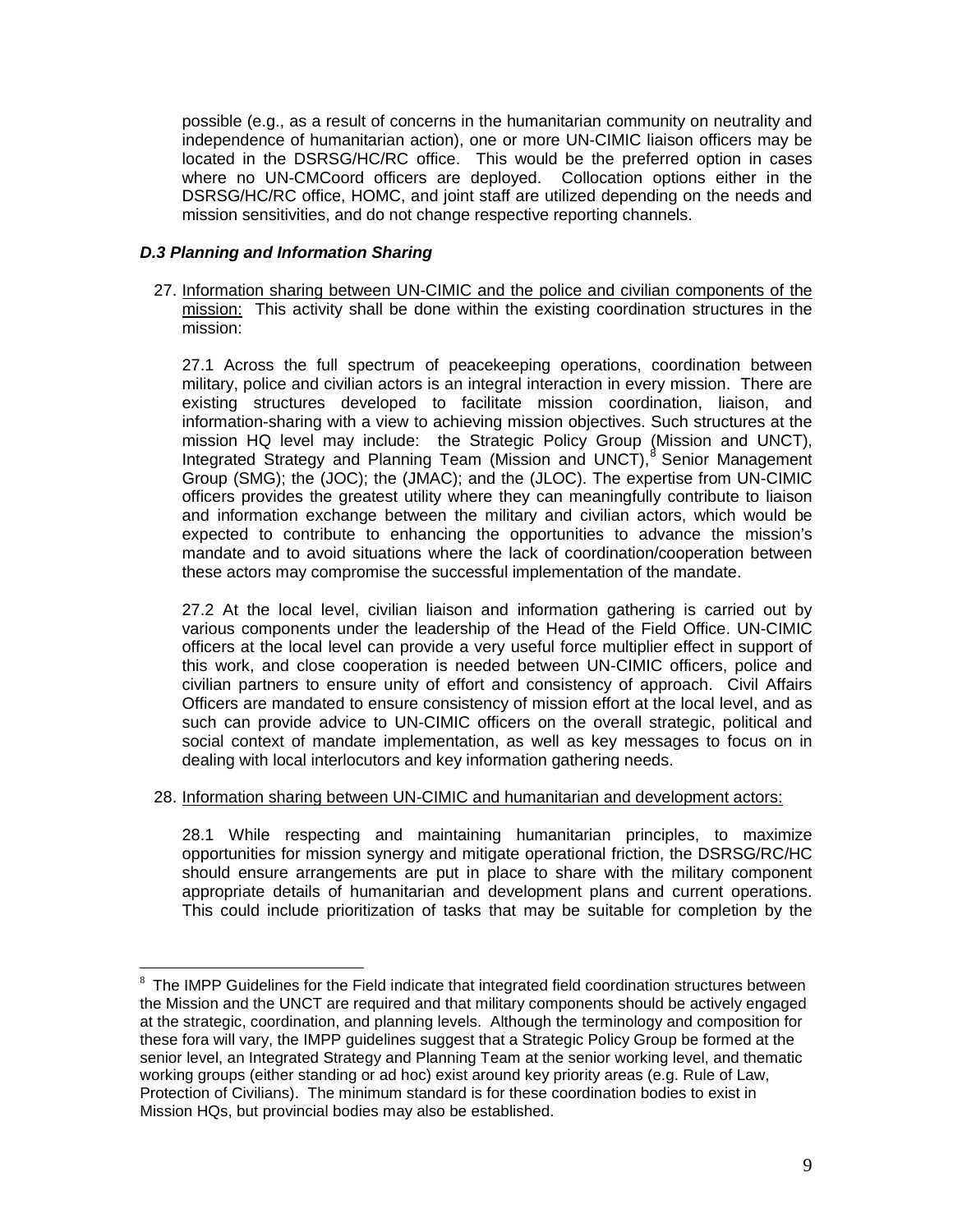military component as Civil Assistance, as appropriate and within capabilities. (See Section D4 below regarding approval and coordination by the DSRSG/RC/HC.)

28.2 Outside the area of Civil Assistance (in any event requiring DSRSG/RC/HC approval – see below) if information security permits, the military component, including UN-CIMIC will share all relevant detail of military plans and current operations with police and civilian actors through any joint staff structure available (e.g. JOC, JMAC, or JLOC), UN Military Observers, the UN-CIMIC, or through Civil Affairs officers and/or UN-CMCoord).

29. Mission planning: The following shall be taken into consideration during the stages of mission planning:

29.1 At appropriate stages of mission planning, including assessment missions and mandate review processes, requirements for the military component to support humanitarian and development plans are to be identified. Ideally this should occur as early as possible in the (IMPP).

29.2 According to the IMPP guidelines, the military components are required to contribute to analysis (hot spots analysis, conflict drivers/triggers) through their planning staff to overall mission and the (UNCT) efforts to develop an integrated strategic framework (ISF) for peace consolidation between the mission and the UNCT. Such plans may require the UN-CIMIC officers to support civilian plans toward common peace consolidation aims.

29.3 UN-CIMIC officers should support the inclusion of UN CMCoord principles as part of humanitarian input into integrated mission planning and management, including that provided at UN HQ level, prior to the establishment of a mission.

29.4 UN-CIMIC officers should support the mission's efforts to ensure that military planning consider mechanisms for gender-specific intelligence requirements<sup>9</sup> to identify indicators, patterns, and trends of violence against women and children and human trafficking in order to identify and provide analysis of high risk areas and threats to women's security.

# **D.4 Approval and Coordination of Civil Assistance Tasks and Activities<sup>10</sup>**

30. As required in the IMPP guidelines for the field, all activities that have a close bearing on the humanitarian and development response shall be approved and coordinated (see Terms and Definitions section below) under integrated coordination structures. For the purposes of this Policy "activities" includes Civil Assistance. This applies regardless of the source of funding or the objective of the activity. The primary aim is to ensure that proposals contribute to an overall strategy and plan to meet the real priority needs of the population, and does not negatively impact on the local population or the activities of the humanitarian and development entities that he/she coordinates. Although extending beyond Civil Assistance, this requirement for approval and

The sum set of the set of the set of the set of the set of the sexual violence, which requires further guidance to J2<br><sup>9</sup> Data gathering and analysis is key to addressing sexual violence, which requires further guidance to and JMAC.

 $10$  Refer to SG's Note of Guidance for Integrated Missions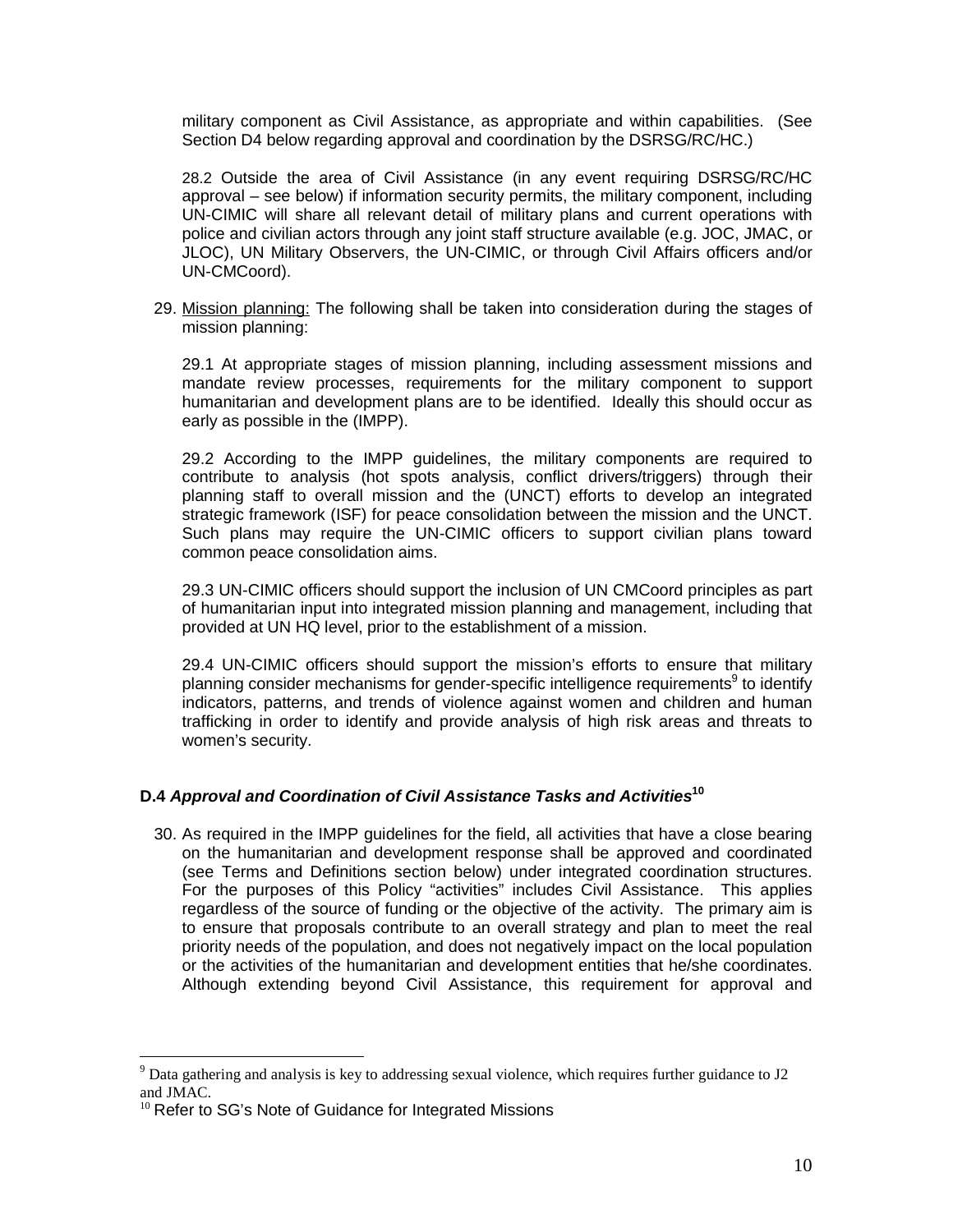coordination also includes military involvement in disarmament, demobilization and reintegration (DDR) and security sector reform (SSR) programmes.<sup>11</sup>

- 31. Civil Assistance Coordination and Approval Mechanism: As soon as possible on establishment of a mission, the SRSG is to promulgate the "effective approval and coordination mechanisms" directed at paragraph 12 of the Secretary-General's Note of Guidance on Integrated Missions, in particular the development of mission specific guidelines and processes necessary for provision of Civil Assistance. Relevant mission components should participate in the development of these processes and guidelines including UN Police, Civil Affairs, Gender Advisers, Human Rights, Quick Impact Project Managers, DMS/CMS, Human Rights, DSRSG/RC/HC, and the Head of Military Component. These guidelines and processes shall be co-signed by the DSRSG/RC/HC and the HOMC, and take into account time sensitive proposals for Civil Assistance in accordance with the DPKO Policy on Quick Impact Projects and applied at the mission HQ and sector levels. Existing missions are to take this action within six months after this Policy has been issued.
- 32. In addition to relevant mission components, UN-CMCoord officers and liaison officers representing other humanitarian entities, should participate in the mission Civil Assistance coordination mechanisms and provide advice in the process of approval of humanitarian related proposals.
- 33. Civil Assistance tasks proposed by national military contingents should first be submitted to the UN-CIMIC structure to review and forward for processing in accordance with established mission guidelines.
- 34. The DPKO/DFS Policy Directive on QIPs specifies that missions shall set and regularly review priorities for geographic and thematic focus, taking into account the unique nature and mandate of the mission, and in line with the overall mission plan and broader strategies for community outreach. UN-CMCoord officers should work with Civil Affairs to ensure that Civil Assistance support activities are consistent with these priorities.
- 35. Requests for Civil Assistance in support of a humanitarian or development nature should be submitted through the mission approval process and mechanism established by the DSRSG/RC/HC.
- 36. In order to ensure UN resources are most effectively used, the Director of Mission Support / Chief of Mission Support (DMS/CMS) must also be consulted prior to Civil Assistance tasks being implemented.
- 37. Natural Disasters: In the case of natural disasters, there may be larger presence of humanitarian actors who may seek support from the mission in undertaking their humanitarian assistance efforts. Consultation and coordination becomes critical under these circumstances. The approval and coordination process in natural disaster situations should follow the civil assistance approval and coordination process highlighted under paragraphs 31-35.
- 38. Use of Mission Assets: Requests from the humanitarian community for use of mission assets, including in the case of natural disasters, shall be considered through the

<u>.</u>

 $11$  Tasks in the scope of "Security Sector Reform" could be coordinated by the DSRSG. The provision as per Section D.4 will be applied accordingly.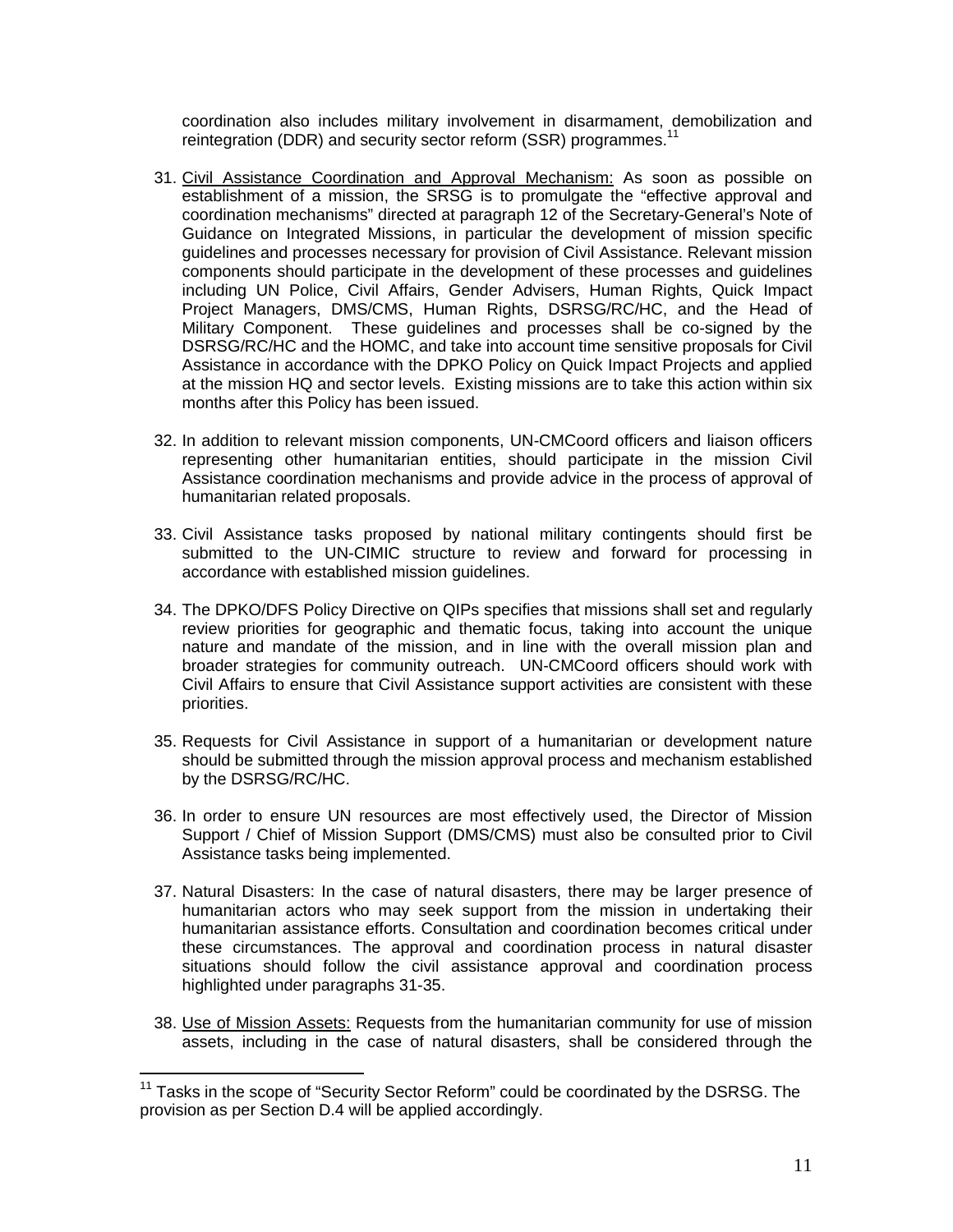mission approval process and coordination mechanism to advise on whether the request is appropriate or not, and whether they can be resourced within mission capability. The focal point for these requests will be identified by the mission and communicated to its partners.

- 39. Requests for Security Assistance: Provision of physical security to all mission components is often a mandated task for the military component. These will be prioritised and undertaken as part of the normal operations tasking process. At times elements for the humanitarian community may request specific security assistance, for instance UN military escorts or in extremis security and evacuation. For the humanitarian community, however, specific guidelines have been drafted by OCHA and issued by the IASC on use of security assistance (Use of Military or Armed Escorts for Humanitarian Convoys – Discussion Paper and Non-binding Guidelines, IASC, 14 September 2001 – see References section below). Requests for military security assistance support for and from the humanitarian community that would be covered by these IASC guidelines must be submitted through the Designated Official of the UN peacekeeping missions where they would be considered against extant humanitarian guidance, prioritised and then submitted to the military component. In many cases the Designated Official would have a standard policy in this regard, and the relevant stakeholders can act according to this guidance in consultation with the UN Security Officials.
- 40. The exception to the requirement for prior approval of Civil Assistance is provision of immediate support in extreme situations to prevent loss of life, serious injury or significant loss of property. In these cases, all assistance must be reported to the Mission HQ, through the UN-CIMIC structure, as soon as possible.
- 41. The UN-CIMIC shall maintain records of Civil Assistance and security assistance requests and tasks. These records are to include: details of the task; if approved, when it was completed; if not approved, why, and when assistance was delivered by other actors. These records are to be maintained by the mission and archived under existing UN arrangements.

#### **D.5 Coordination between Military Security Activities and Protection of Civilian Efforts**

- 42. The implementation of the protection of civilians by the mission will be based on a comprehensive mission-wide strategy. The military operational details to protect civilians will be derived from such a strategy and the planning and management of such operations would be undertaken primarily by a military command and operations/plans staff functions. The planning and management of military operations will entail joint planning with other mission components. Within this context, the involvement of trained UN-CIMIC staff, in addition to the police and civilian mission components, may provide the necessary information to the operations/planning staff for the implementation of the protection of civilians mandates and provide the necessary linkage to other protection actors, including with Formed Police Units (FPUs). Additionally, they may also act as a liaison with the police and civilian partners to facilitate the information flow from the military that maybe of relevance for the partners' protection activities.
- 43. Particular attention should be given by the UN-CIMIC officers to utilizing ways and means to prevent, mitigate, or reduce Sexual and Gender-Based Violence (SGBV) and the protection of civilians and children in accordance with UN Resolutions 1325, 1820, 1888, 1889, and 1674, 1894 and 1612, respectively.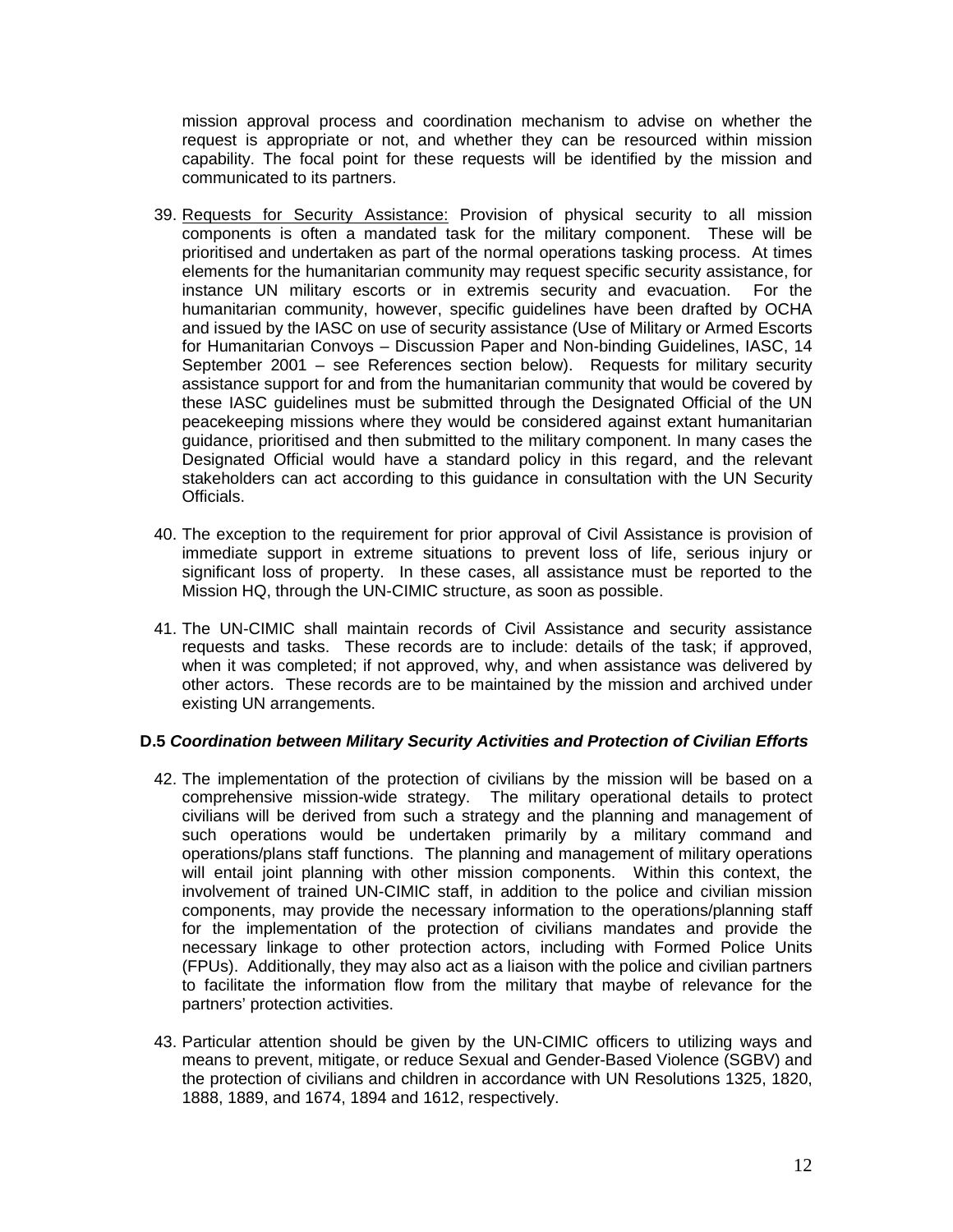- 44. Chief UN-CIMIC should appoint a UN-CIMIC focal point to facilitate communication with UN agencies, funds and programmes, NGOs, local partners, and to actively participate in the joint protection framework, where applicable.
- 45. UN-CIMIC should include national civilian staff officers and translators from the host country, in particular females, to serve as a link between the military component and the local communities, provide the military with the much needed understanding of the local culture, situational awareness, and information at the grassroots level.
- 46. UN-CIMIC should maximize the use of female military personnel in support of gender initiatives, e.g., leadership mentoring and development for gender mainstreaming in host nation security forces.
- 47. UN-CIMIC could facilitate the prevention of armed groups' presence in IDP camps by supporting civil assistance initiatives such as constructing water bladders outside of IDP camps in order to reduce IDPs exposure to attacks including sexual violence and maintain the civilian and humanitarian character of the camps.
- 48. UN-CIMIC could provide support: a) to local security institutions as a measure to build local capacity and public confidence as well as to share good practices; b) to strengthen traditional protection mechanisms and community-based security measures.
- 49. Hand-over between commanding officers should include the military responsibility to protect civilians and prevent sexual violence. This should be institutionalized in all handover templates to ensure seamless communication and understanding of PoC issues in AOR.
- 50. UN-CIMIC should also facilitate access by local population to mission premises and to expedite the mission's response to complaints made by local population against mission personnel, where appropriate.
- 51. With respect to building a protective environment, UN-CIMIC activities in support of DDR/SSR could include: military capacity building assistance and leadership mentoring and development; training of host nation security forces in civil-military coordination; inclusion of host nation security forces, as appropriate, in civil assistance projects; and, support of events and to institutions that promote civil-military dialogue within civil society. Other peace building support activities could include: military support of youth initiatives, vocational training, medical and engineering capacity training commensurate with humanitarian assistance and infrastructure development, etc.

#### **D.6 Command and Control Issues**

- 52. There is no direct command and control relationship between the military component and the humanitarian and development elements. Issues that cannot be resolved between humanitarian and development partners and UN-CIMIC officers shall be referred to the HOMC for resolution. If this level does not achieve a satisfactory result the issue shall be referred to the SRSG for direction.
- 53. As relevant, the contents of this Policy shall be reflected in relevant Directives to SRSGs, Guidelines to Troop Contributors, as well as appropriate mission level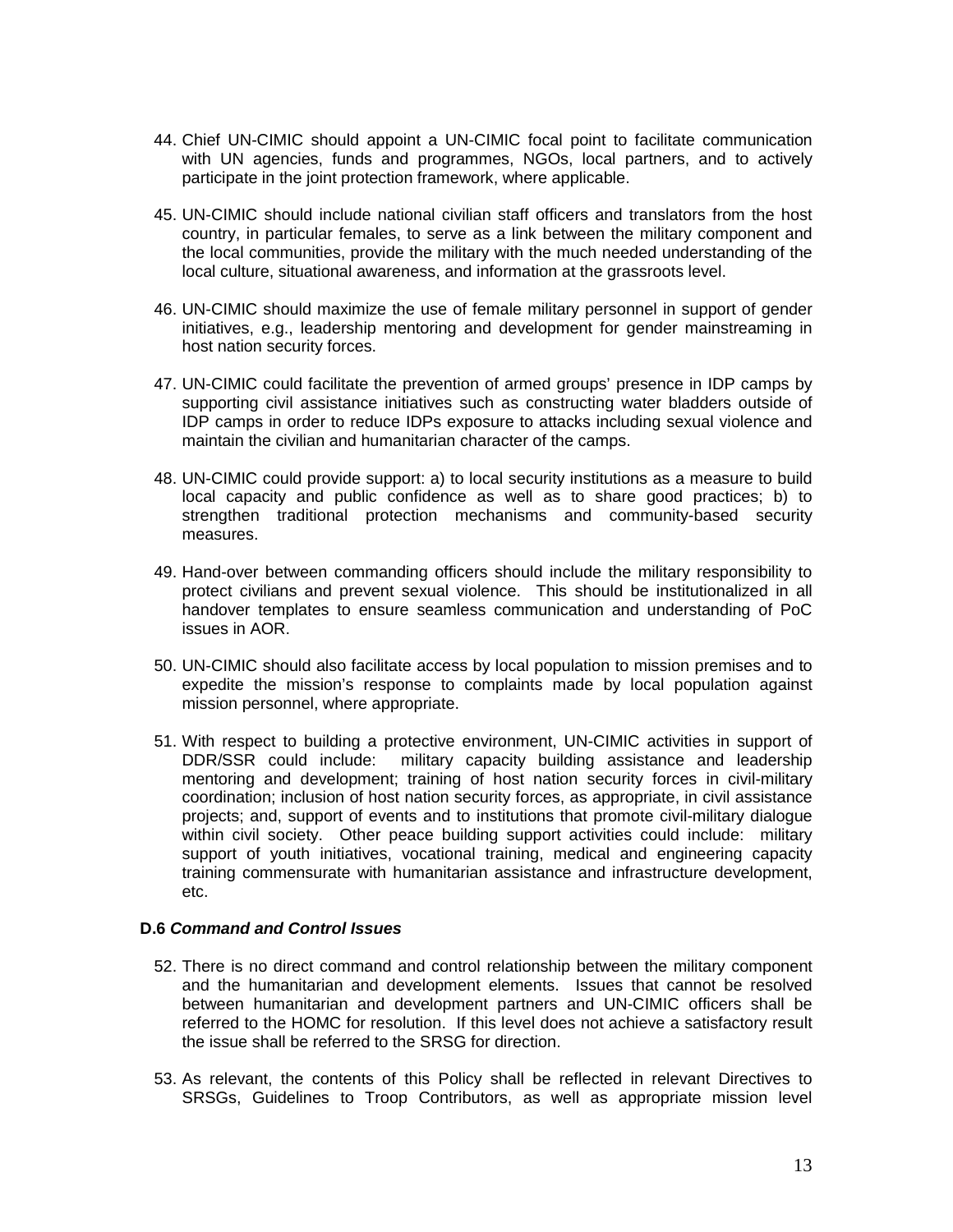documents, such as Standard Operating Procedures and Directives to Heads of components, including HOMC Directives.

54. The requirement to conform to this Policy, in particular the need to submit Civil Assistance proposals for approval and the training requirements are to be included in the TCC Guidelines and the HOMC Directives.

# **D.7 Training**

- 55. The concept of UN-CIMIC is optimised only when staff have the right knowledge, skills and attitudes. UN-CIMIC staff should have the following training:
- 56. The UN-CIMIC officers should complete the UN-CIMIC course available through the UN International Peace Operations Training Center, the OCHA/CMCS UN-CMCoord training, as well as CIMIC courses conducted by peacekeeping training centres that are UN certified. Officers would also benefit from training on the Integrated Missions Planning Process (IMPP) in country, in the region or through UN headquarters. The officers should also be familiar with both, the induction training on Human Rights and Protection for Peacekeepers developed by the Office of the High Commissioner for Human Rights (OHCHR) and computer based international protection induction training provided by UNHCR. More information on training requirements can be found at http//:peacekeepingresourcehub.unlb.org, or by contacting peacekeeping-<br>training@un.org and at: http://opentraining.unesco-ci.org/cgiand at: http://opentraining.unesco-ci.org/cgibin/page.cgi?g=Detailed/1953.html;d=1.
- 57. UN-CIMIC officers should complete the "Pre-Deployment Training Standards" (Core Pre-deployment Training Module and Specialized Training Modules developed by DPKO Integrated Training Service) and additional training material related to civilmilitary coordination.
- 58. The above training should ideally take place prior to deployment to a mission. However, where that is not possible Integrated Mission Training Centres (IMTC) could offer or facilitate participation in the required training. In-mission training priorities and assignments will be set out by the HOMC in the annual military training directive and coordinated by the IMTC.
- 59. DPKO training material and standards are to be updated to reflect this Policy Revision.

#### **D.8 Best Practices and Doctrine**

- 60. OMA would record, distill and analyze lessons learned and best practices related to UN-CIMIC and distribute relevant studies through the UN peace operations website.
- 61. This Policy on UN-CIMIC is to be produced as part of wider DPKO doctrine development.

# **E. TERMS AND DEFINITIONS**

62. **UN Civil Military Coordination** (UN-CIMIC) is a military staff function in UN integrated missions that facilitates the interface between the military and civilian components of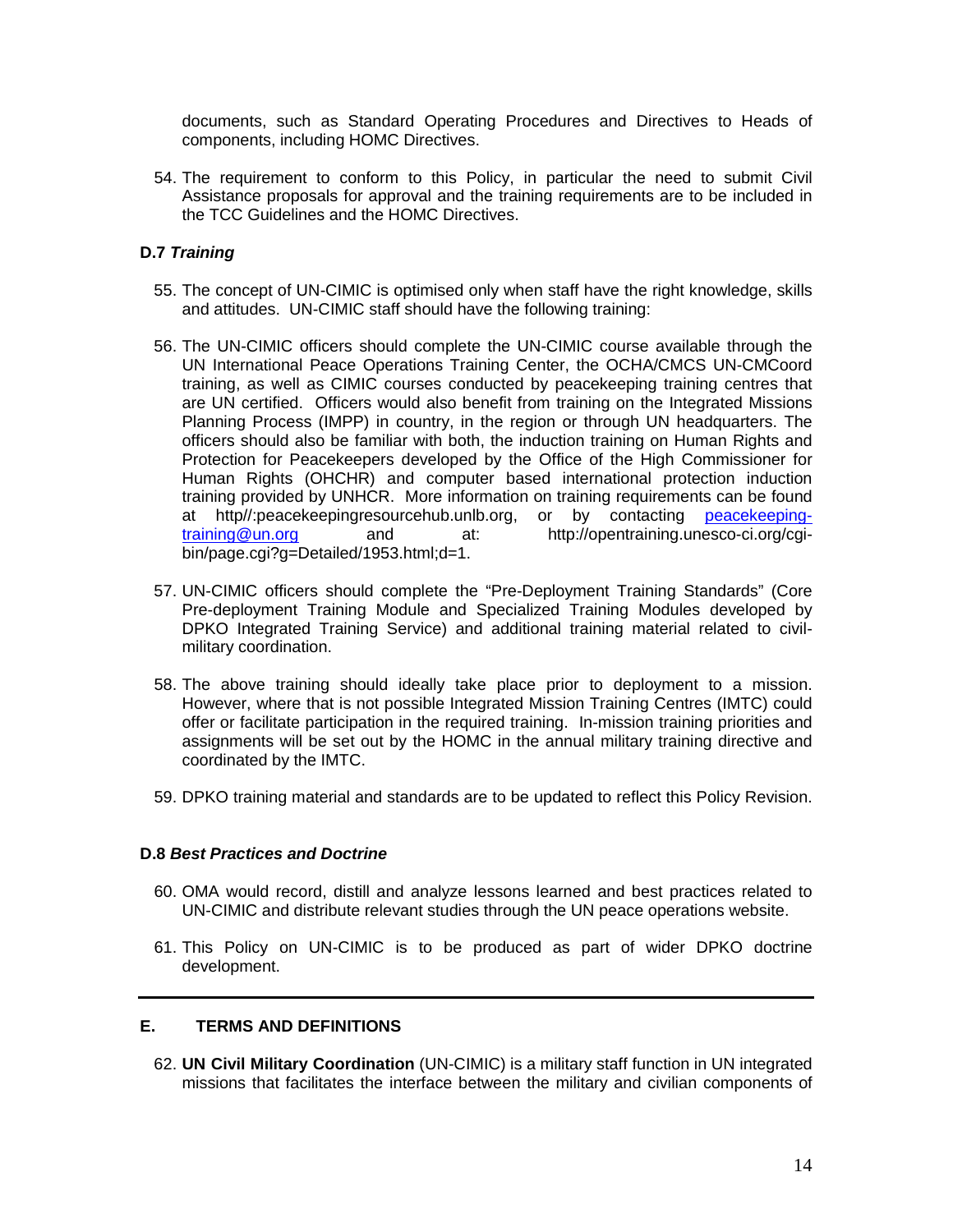the mission, as well as with the humanitarian, development actors in the mission area, in order to support UN mission objectives.

63. **Civil Assistance is a support function that includes two types of related activities undertaken** by the military component of a UN integrated mission:

63.1 Support to humanitarian and development actors, which is the most common activity undertaken by UN-CIMIC officers in steady state missions; and

63.2 Support to the local civilian population and authorities, or Community Support Projects. Community Support Projects, which are often related to physical infrastructure repair/rehabilitation, are designed to help fill gaps in partner or local capacity that would otherwise risk the loss of public confidence in the peace process. UN-CIMIC ensures these supporting projects take place within joint and collaborative frameworks and processes, e.g., Quick Impact Projects (QIPs).

- 64. The **Inter-Agency Standing Committee** (IASC) is an international humanitarian coordination body established by the UN General Assembly that has the membership of nine UN Agencies, Funds, Programmes and Offices as well as nine Standing Invitees including the Red Cross Movement and a number of NGO consortia.
- 65. The IASC uses the term "**UN Humanitarian Civil Military Coordination**" (UN-CMCoord) and defines it as: "The essential dialogue and interaction between civilian and military actors in humanitarian emergencies that is necessary to protect and promote humanitarian principles, avoid competition, minimize inconsistency, and when appropriate pursue common goals. Basic strategies range from coexistence to cooperation. Coordination is a shared responsibility facilitated by liaison and common training."
- 66. Civil Affairs components are core civilian components of UN Peacekeeping Missions that facilitate the implementation of peacekeeping mandates at the local level. They also provide early peacebuilding support to the population and authorities by helping to strengthen social and civic conditions that are conducive to the establishment of sustainable peace. Civil Affairs work is conducted through performance of one or more of the following roles: Role One- Cross-mission representation; monitoring and facilitation at the local level; Role two- Confidence building, conflict management and reconciliation; Role three- Support to the restoration and extension of state authority.
- 67. For NATO Civil-Military Cooperation (**CIMIC**) is "the coordination and cooperation, in support of the mission, between the NATO Commander and civil actors, including national populations and local authorities, national and non-governmental organisations and agencies." Because it is a NATO term, the term "CIMIC" alone is not to be used by UN missions to describe the staff function and processes that are covered by **UN-CIMIC**.
- 68. For the purposes of this Policy, "**approval and coordination**" contained in paragraph 12 of the Note from the Secretary-General dated 9 February 2006, means approval that a task be undertaken and provision of monitoring and guidance to ensure that actually implementation of a task remains coherent with and does not adversely impact on humanitarian and development operations.
- 69. For the purposes of this Policy, "**joint staff**" means staff elements within the integrated mission structure that are outside the reporting lines of a single (e.g. military)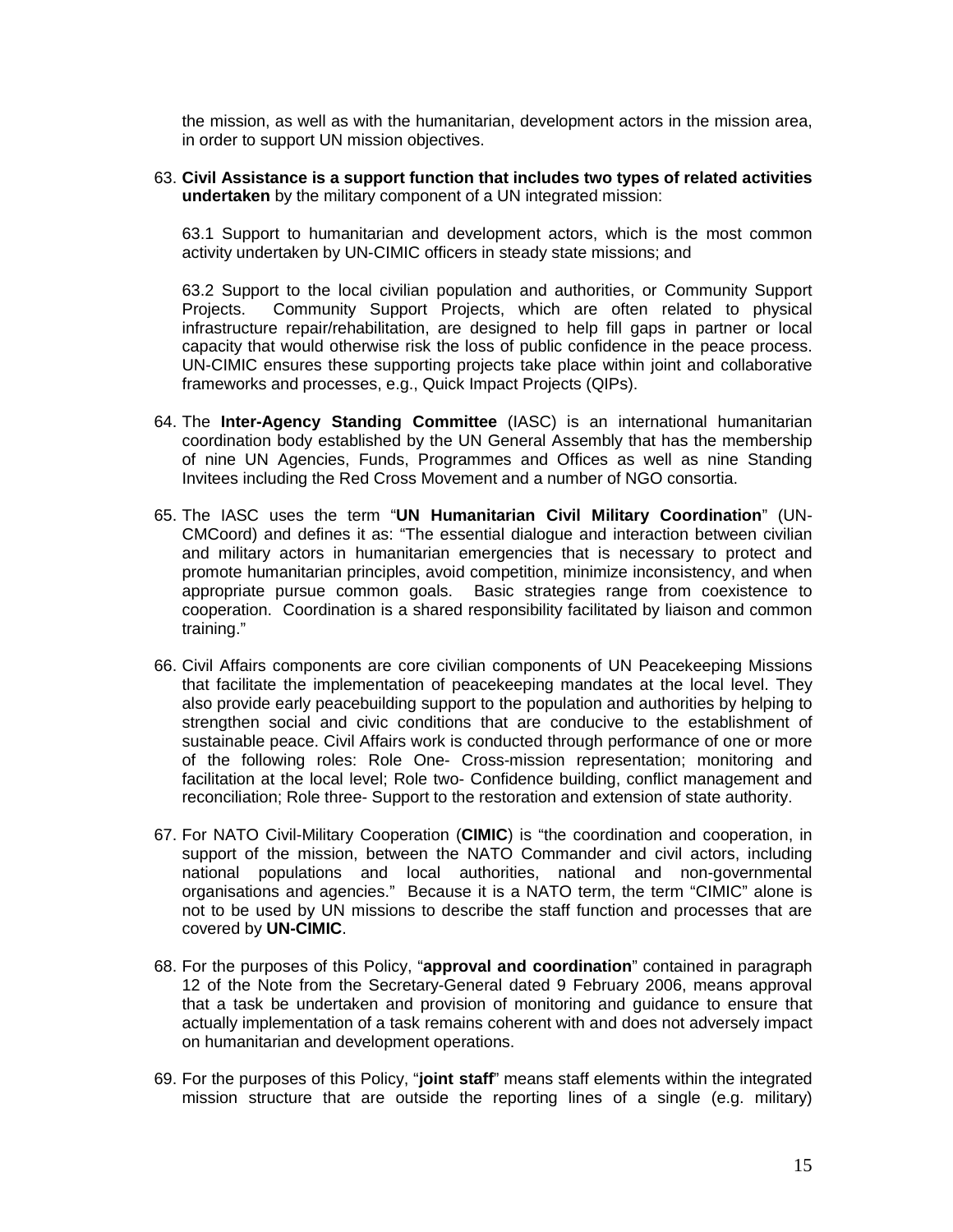component. Current examples are Joint Mission Analysis Centres (JMAC), Joint Operations Centres (JOC), and Joint Logistics Operations Centers (JLOC).

70. Within the UN humanitarian community, in addition to coordination undertaken by Agencies with clearly mandated tasks (such as UNHCR for refugees); detailed coordination can be exercised through a so-called **Cluster Approach** (although the approach is not implemented across all humanitarian field operations). Clusters cover functional areas such as protection, emergency shelter, health, logistics, emergency telecommunications, nutrition, early recovery, camp management, and water/sanitation. Each cluster has an identified lead. Among other issues, the lead is tasked with ensuring that assistance is delivered against a clear plan that is based on an assessment of humanitarian need. This is important to the military component, as any activity undertaken in an area that would be coordinated by a cluster lead should be consistent with (or at a minimum not detract from) the cluster plan.

# **F. REFERENCES**

#### **Normative or superior references**

- The UN Integrated Mission Planning Process guidance package: UN Strategic Assessment, Role of the Field: Integrated Planning for UN Field Presences, Role of the Headquarters: Integrated Planning for UN Field Presences
- General Assembly Resolution 46/182
- Security Council Resolutions 1325, 1820, 1888, 1889, and 1468
- ST/SGB/1999/13 Secretary-General's Bulletin Observance by United Nations forces of international humanitarian law
- Report of the Office of Internal Oversight Services on the review of military involvement in civil assistance in peacekeeping operations dated 13 December 2005

#### **Related Policies**

- DPKO/ DFS Guidelines Quick Impact Projects (QIPs)
- DPKO/ DFS Civil Affairs Policy
- DPKO Policy and Guidelines on Joint Operations Centres and Joint Mission Analysis Centres dated February 2010.
- DPKO Policy on Authority, Command and Control
- Civil-Military Relationship in Complex Emergencies An IASC Reference Paper, IASC, 28 June 2004. Available at http://ochaonline.un.org/cmcs/guidelines
- United Nations Humanitarian Civil-Military Coordination Concept, OCHA, 22 March 2005. Available at http://ochaonline.un.org/cmcs/guidelines
- Use of Military or Armed Escorts for Humanitarian Convoys Discussion Paper and Non-binding Guidelines, IASC, 14 September 2001. Available at http://ochaonline.un.org/cmcs/guidelines
- Guidelines on the Use of Military and Civil Defence Assets to Support United Nations Humanitarian Activities in Complex Emergencies ("MCDA Guidelines"), OCHA, March 2003. Available at http://ochaonline.un.org/cmcs/guidelines
- Guidelines on the Use of Military and Civil Defence Assets in Disaster Relief ("Oslo Guidelines"), UN DHA, May 1994. (Updated 2006) Available at http://ochaonline.un.org/cmcs/guidelines